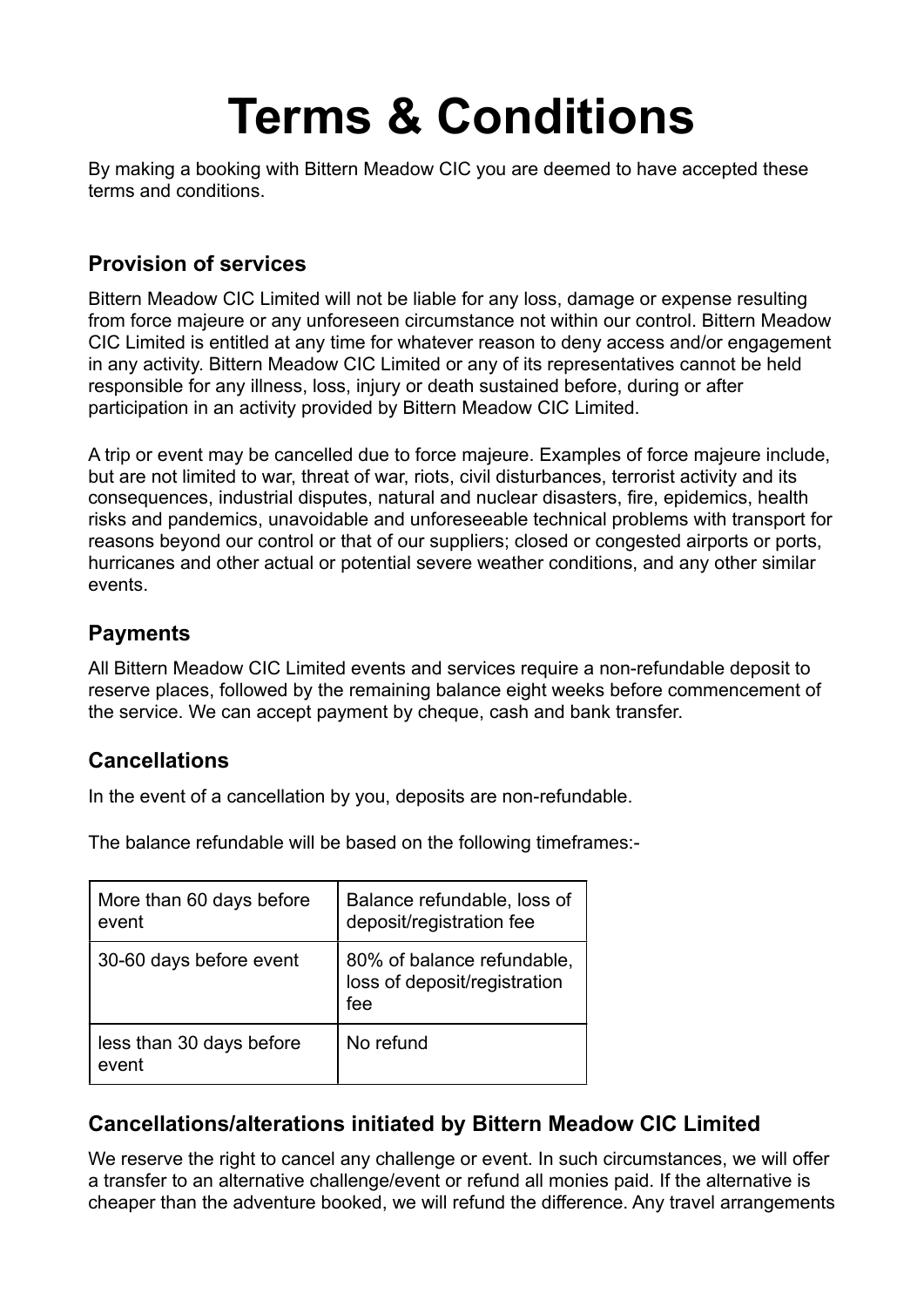which you have made independently will not be refunded, as our liability is restricted to payments made to us.

We reserve the right to cancel any challenge or event on which the balance is outstanding six weeks prior to commencement and retain any deposit paid.

Due to the nature of the service Bittern Meadow CIC reserves the right to alter travel arrangements, accommodation and itinerary at any time. In the unlikely event of this happening these will usually, but not exclusively, be minor changes. No compensation will be payable. Bittern Meadow CIC will always endeavour to maintain the quality of the offer if changes have to be made

#### **Insurance**

Our events include public liability insurance. We strongly recommend that all participants take out travel insurance, with adequate cover for the events that they will be undertaking.

#### **Safety**

Some of the events we offer take place in a mountainous environment. Such activities carry with them an inherent risk. A proportion of this risk must be accepted by you. All our staff are trained for these activities and have first aid training suited to these remote areas. In the interests of safety you are expected to abide by the decisions and judgments of our staff.

We reserve the right to alter or cancel events, or select alternative walking routes, where we judge that the weather conditions may interfere with participants' safety. In addition, we may alter or cancel an event if you or a member of your party becomes injured, unwell or is unable to complete the event due to lack of fitness.

We will provide detailed advice, on request, on the most suitable clothing and equipment for your adventure. We reserve the right to refuse your participation in any activity for which you have unsuitable equipment, if we believe that it may compromise the safety of yourself or other participants. If you are asked to make alternative arrangements any costs incurred will be borne by you.

#### **Health and fitness**

If your fitness is not commensurate with the requirement for your challenge or event, we reserve the right to end the activity early and you will be required to make alternative arrangements at your own expense. You must certify that you are in good physical and mental health and able to take part in the event/challenge which you are subscribing to.

You must inform us of any medical condition, disability, injury or illness which you are suffering from, of any medication you are taking, or of any allergy which you have. We will provide a medical form which should be completed in full. Your disclosures will be handled in accordance with the Data Protection Act and only those event staff with a requirement to be aware of your responses will have access to the information.

Bittern Meadow CIC reserves the right to reject any Client as a member of their trip at any time. Reasons for this may include, but are not exclusive to, illegal actions or foolish